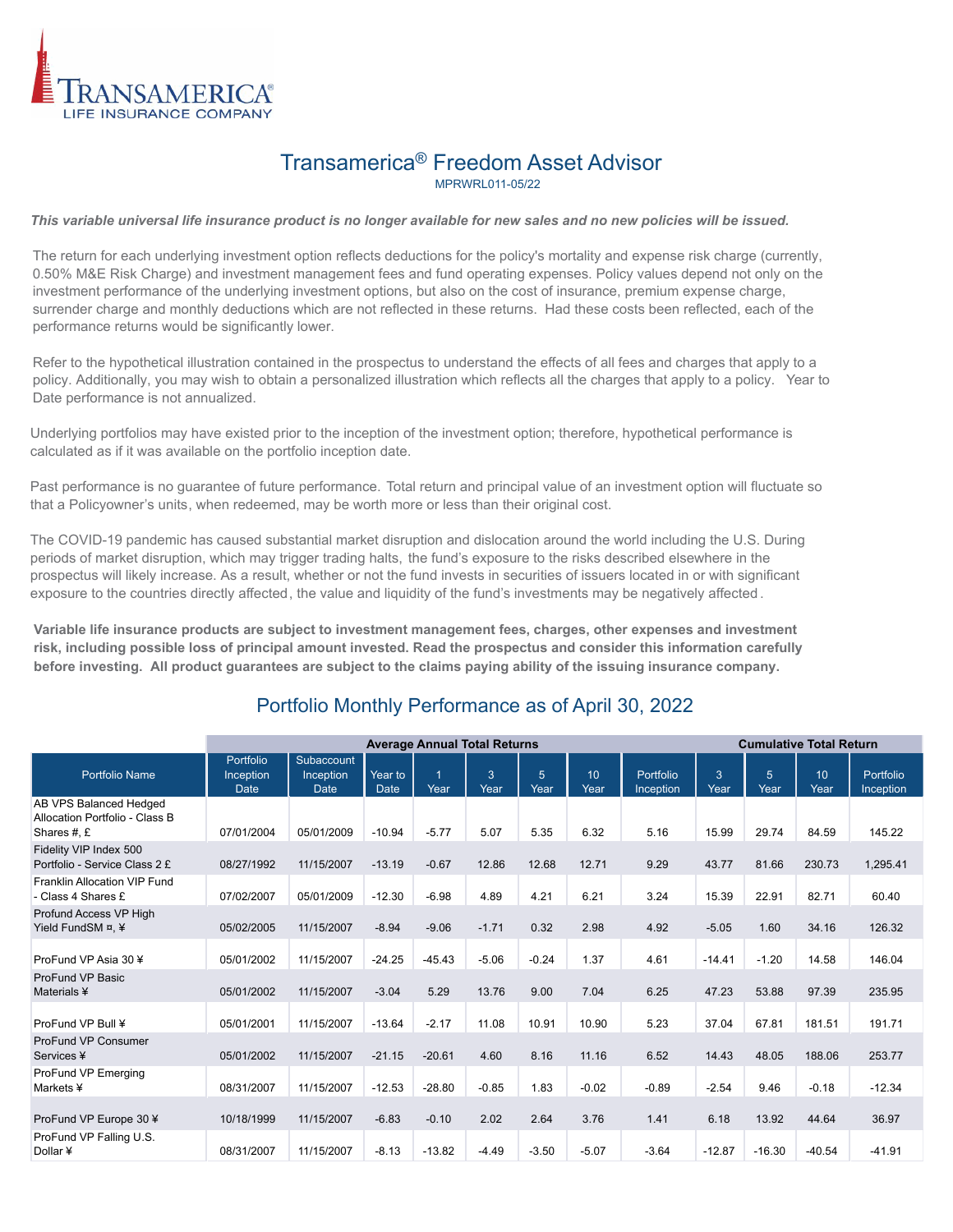## Portfolio Monthly Performance as of April 30, 2022

|                                                                                                | <b>Average Annual Total Returns</b> |                                        |                 |           |           |                        | <b>Cumulative Total Return</b> |                        |           |           |            |                        |
|------------------------------------------------------------------------------------------------|-------------------------------------|----------------------------------------|-----------------|-----------|-----------|------------------------|--------------------------------|------------------------|-----------|-----------|------------|------------------------|
| <b>Portfolio Name</b>                                                                          | Portfolio<br>Inception<br>Date      | Subaccount<br>Inception<br><b>Date</b> | Year to<br>Date | 1<br>Year | 3<br>Year | 5 <sup>5</sup><br>Year | 10<br>Year                     | Portfolio<br>Inception | 3<br>Year | 5<br>Year | 10<br>Year | Portfolio<br>Inception |
| ProFund VP Financials ¥                                                                        | 01/22/2001                          | 11/15/2007                             | $-10.99$        | $-3.63$   | 7.27      | 8.39                   | 10.39                          | 2.84                   | 23.44     | 49.64     | 168.66     | 81.29                  |
| ProFund VP International ¥                                                                     | 08/31/2007                          | 11/15/2007                             | $-13.71$        | $-11.87$  | 0.98      | 1.48                   | 2.62                           | $-0.76$                | 2.97      | 7.60      | 29.55      | $-10.63$               |
| ProFund VP Japan ¥                                                                             | 05/01/2002                          | 11/15/2007                             | $-7.44$         | $-8.49$   | 5.19      | 6.37                   | 9.08                           | 2.92                   | 16.38     | 36.17     | 138.42     | 77.93                  |
| ProFund VP Mid-Cap ¥                                                                           | 08/31/2007                          | 11/15/2007                             | $-12.44$        | $-9.42$   | 6.89      | 6.34                   | 8.48                           | 6.11                   | 22.14     | 35.98     | 125.69     | 138.57                 |
| ProFund VP NASDAQ-100 ¥                                                                        | 01/22/2001                          | 11/15/2007                             | $-21.79$        | $-9.07$   | 16.08     | 16.23                  | 15.16                          | 5.98                   | 56.40     | 112.15    | 310.29     | 244.20                 |
| ProFund VP Oil & Gas ¥                                                                         | 01/22/2001                          | 11/15/2007                             | 34.30           | 55.82     | 7.34      | 4.05                   | 1.17                           | 4.32                   | 23.66     | 21.95     | 12.36      | 145.61                 |
| ProFund VP<br>Pharmaceuticals ¥                                                                | 05/01/2002                          | 11/15/2007                             | $-6.08$         | 4.49      | 7.59      | 4.97                   | 8.38                           | 4.10                   | 24.54     | 27.42     | 123.53     | 123.40                 |
| ProFund VP Precious<br>Metals ¥                                                                | 05/01/2002                          | 11/15/2007                             | 10.06           | 3.06      | 21.72     | 8.95                   | $-2.98$                        | 1.33                   | 80.33     | 53.50     | $-26.11$   | 30.19                  |
| ProFund VP Short Emerging<br>Markets ¥                                                         | 08/31/2007                          | 11/15/2007                             | 7.78            | 23.22     | $-10.09$  | $-10.14$               | $-8.11$                        | $-10.72$               | $-27.31$  | $-41.41$  | $-57.10$   | $-81.04$               |
| ProFund VP Short<br>International ¥                                                            | 08/31/2007                          | 11/15/2007                             | 12.35           | 5.12      | $-9.39$   | $-7.90$                | $-9.26$                        | $-8.45$                | $-25.61$  | $-33.72$  | $-62.15$   | $-72.60$               |
| ProFund VP Short<br>NASDAQ-100¥                                                                | 05/01/2002                          | 11/15/2007                             | 21.30           | $-0.35$   | $-23.17$  | $-21.09$               | $-19.56$                       | $-16.07$               | $-54.65$  | $-69.40$  | $-88.65$   | $-96.99$               |
| ProFund VP Short<br>Small-Cap ¥                                                                | 09/03/2002                          | 11/15/2007                             | 16.28           | 10.97     | $-15.97$  | $-13.28$               | $-14.71$                       | $-14.36$               | $-40.68$  | $-50.95$  | $-79.64$   | $-95.25$               |
| ProFund VP Small-Cap ¥                                                                         | 05/01/2001                          | 11/15/2007                             | $-17.29$        | $-18.72$  | 4.12      | 4.64                   | 7.56                           | 5.27                   | 12.88     | 25.45     | 107.30     | 194.01                 |
| ProFund VP Small-Cap<br>Value ¥                                                                | 05/01/2002                          | 11/15/2007                             | $-8.39$         | $-6.83$   | 7.25      | 6.12                   | 9.03                           | 5.98                   | 23.38     | 34.57     | 137.46     | 219.44                 |
| ProFund VP<br>Telecommunications ¥                                                             | 01/22/2001                          | 11/15/2007                             | $-16.47$        | $-9.63$   | 0.06      | 0.34                   | 3.40                           | $-0.77$                | 0.17      | 1.71      | 39.77      | $-15.21$               |
| ProFund VP U.S.<br>Government Plus ¥                                                           | 05/01/2002                          | 11/15/2007                             | $-25.47$        | $-16.89$  | $-1.77$   | $-0.57$                | 0.68                           | 3.99                   | $-5.21$   | $-2.84$   | 7.00       | 118.87                 |
| ProFund VP<br>UltraNASDAQ-100 ¥                                                                | 10/18/1999                          | 05/01/2012                             | $-40.69$        | $-20.23$  | 26.34     | 28.04                  | 28.66                          | 4.01                   | 101.64    | 244.13    | 1,142.74   | 142.34                 |
| ProFund VP UltraSmall-Cap ¥                                                                    | 10/18/1999                          | 11/15/2007                             | $-32.80$        | $-35.93$  | 0.68      | 3.76                   | 12.24                          | 4.85                   | 2.05      | 20.28     | 217.31     | 190.47                 |
| ProFund VP Utilities ¥                                                                         | 01/22/2001                          | 11/15/2007                             | $-0.56$         | 7.23      | 6.93      | 7.50                   | 8.69                           | 5.26                   | 22.26     | 43.58     | 130.16     | 197.77                 |
| Transamerica Aegon High<br>Yield Bond VP - Initial Class                                       | 06/01/1998                          | 11/15/2007                             | $-7.92$         | $-5.01$   | 2.31      | 2.96                   | 4.61                           | 4.89                   | 7.09      | 15.70     | 56.93      | 213.14                 |
| Transamerica Aegon<br>Sustainable Equity Income<br>VP - Initial Class                          | 05/01/1996                          | 11/15/2007                             | $-10.76$        | $-1.87$   | 2.85      | 3.82                   | 7.32                           | 6.71                   | 8.78      | 20.64     | 102.63     | 440.98                 |
| Transamerica Aegon U.S.<br>Government Securities VP -<br><b>Initial Class</b>                  | 05/13/1994                          | 03/12/2007                             | $-8.72$         | $-8.62$   | 0.07      | 0.53                   | 0.76                           | 3.36                   | 0.21      | 2.68      | 7.83       | 151.82                 |
| <b>Transamerica BlackRock</b><br><b>Global Real Estate</b><br>Securities VP - Initial Class    | 05/01/1998                          | 11/15/2007                             | $-10.17$        | $-0.08$   | 6.83      | 6.14                   | 5.74                           | 7.09                   | 21.91     | 34.74     | 74.68      | 417.30                 |
| Transamerica BlackRock<br>iShares Active Asset<br>Allocation- Conservative VP                  |                                     |                                        |                 |           |           |                        |                                |                        |           |           |            |                        |
| - Initial Class §<br>Transamerica BlackRock                                                    | 05/01/2011                          | 05/02/2011                             | $-11.13$        | $-7.70$   | 1.53      | 2.73                   | 3.07                           | 3.00                   | 4.65      | 14.40     | 35.27      | 38.37                  |
| iShares Active Asset<br>Allocation- Moderate Growth<br>VP - Initial Class ±                    | 05/01/2011                          | 05/02/2011                             | $-12.78$        | $-7.53$   | $-1.58$   | 1.35                   | 3.00                           | 2.64                   | $-4.66$   | 6.95      | 34.40      | 33.20                  |
| Transamerica BlackRock<br>iShares Active Asset<br>Allocation- Moderate VP -<br>Initial Class ¶ | 05/01/2011                          | 05/02/2011                             | $-12.02$        | $-7.63$   | 0.72      | 2.53                   | 3.22                           | 3.06                   | 2.18      | 13.29     | 37.24      | 39.29                  |
| Transamerica BlackRock<br>iShares Edge 40 VP - Initial<br>Class                                | 05/01/2002                          | 03/12/2007                             | $-10.93$        | $-7.58$   | 3.13      | 3.42                   | 3.52                           | 4.25                   | 9.67      | 18.30     | 41.39      | 129.89                 |
| Transamerica BlackRock<br>Tactical Allocation VP - Initial<br>Class                            | 05/01/2011                          | 05/20/2011                             | $-11.91$        | $-8.06$   | 4.43      | 4.81                   | 5.20                           | 5.03                   | 13.89     | 26.51     | 65.96      | 71.57                  |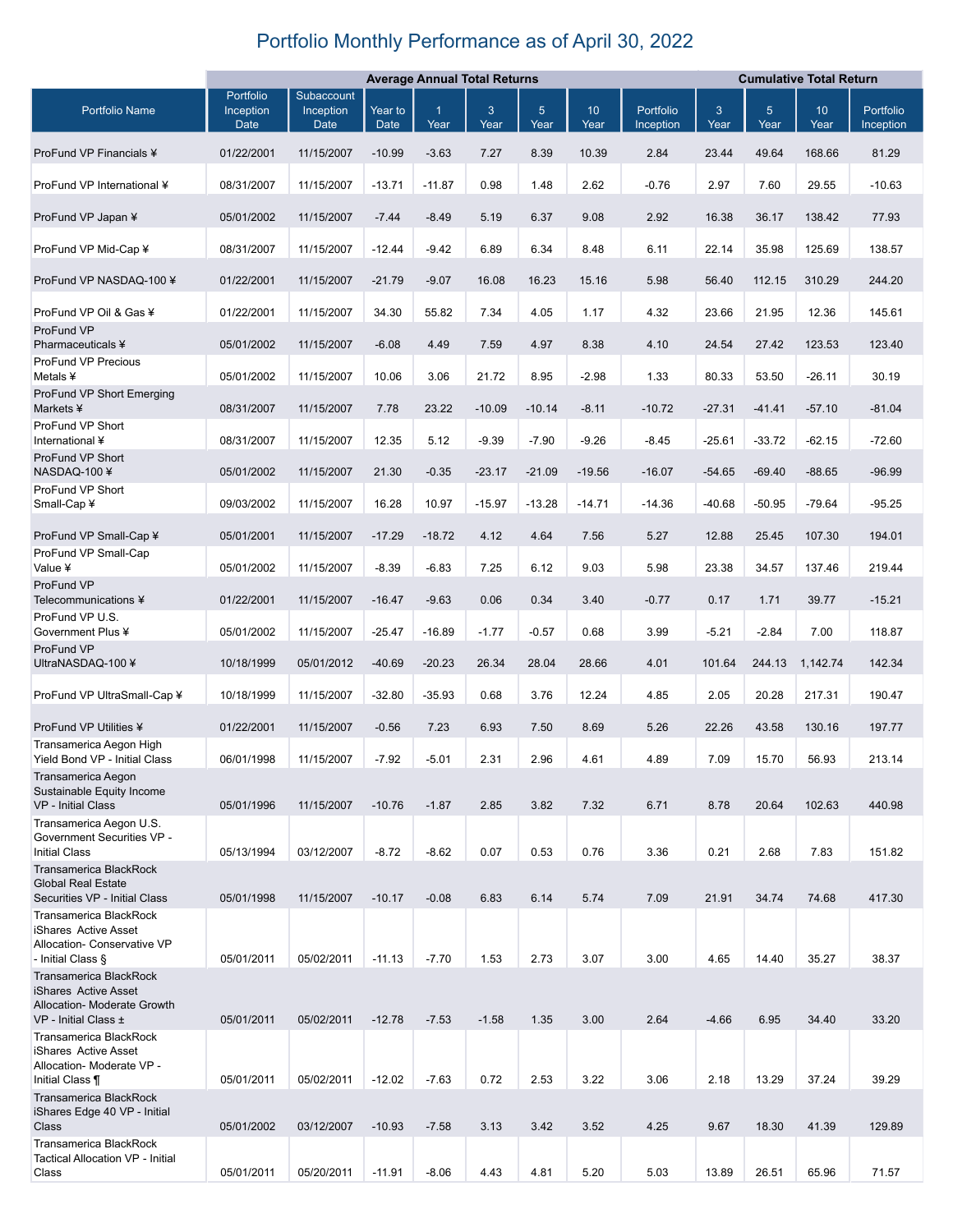## Portfolio Monthly Performance as of April 30, 2022

|                                                                                     | <b>Average Annual Total Returns</b> |                   |                        |           |           | <b>Cumulative Total Return</b> |                         |                        |           |           |                         |                        |
|-------------------------------------------------------------------------------------|-------------------------------------|-------------------|------------------------|-----------|-----------|--------------------------------|-------------------------|------------------------|-----------|-----------|-------------------------|------------------------|
|                                                                                     | Portfolio                           | Subaccount        |                        |           |           |                                |                         |                        |           |           |                         |                        |
| <b>Portfolio Name</b>                                                               | Inception<br>Date                   | Inception<br>Date | Year to<br><b>Date</b> | 1<br>Year | 3<br>Year | $5\phantom{.}$<br>Year         | 10 <sup>1</sup><br>Year | Portfolio<br>Inception | 3<br>Year | 5<br>Year | 10 <sup>°</sup><br>Year | Portfolio<br>Inception |
| Transamerica International<br>Focus VP - Initial Class Ø                            | 01/02/1997                          | 11/15/2007        | $-17.13$               | $-13.06$  | 6.41      | 5.32                           | 5.63                    | 3.83                   | 20.48     | 29.59     | 72.95                   | 158.82                 |
| Transamerica Janus<br><b>Balanced VP - Initial Class</b>                            | 07/01/2009                          | 07/01/2009        | $-12.84$               | $-4.40$   | 7.68      | 8.81                           | 8.19                    | 6.57                   | 24.86     | 52.55     | 119.81                  | 126.35                 |
| Transamerica Janus<br>Mid-Cap Growth VP - Initial<br>Class<br>Transamerica JPMorgan | 03/01/1993                          | 11/15/2007        | $-14.78$               | $-8.94$   | 9.11      | 13.13                          | 9.33                    | 9.68                   | 29.90     | 85.33     | 144.08                  | 1,381.04               |
| Asset Allocation -<br>Conservative VP - Initial<br>Class                            | 05/01/2002                          | 11/15/2007        | $-10.23$               | $-7.86$   | 3.76      | 4.03                           | 3.88                    | 4.50                   | 11.72     | 21.86     | 46.35                   | 141.03                 |
| Transamerica JPMorgan<br><b>Asset Allocation - Growth VP</b>                        |                                     |                   |                        |           |           |                                |                         |                        |           |           |                         |                        |
| - Initial Class                                                                     | 05/01/2002                          | 11/15/2007        | $-16.06$               | $-10.22$  | 10.26     | 9.57                           | 8.64                    | 6.51                   | 34.03     | 57.95     | 129.06                  | 252.98                 |
| Transamerica JPMorgan<br>Asset Allocation - Moderate                                |                                     |                   |                        |           |           |                                |                         |                        |           |           |                         |                        |
| Growth VP - Initial Class<br>Transamerica JPMorgan                                  | 05/01/2002                          | 11/15/2007        | $-12.17$               | $-7.36$   | 7.07      | 6.99                           | 6.67                    | 5.81                   | 22.75     | 40.20     | 90.71                   | 209.42                 |
| <b>Asset Allocation - Moderate</b><br><b>VP</b> - Initial Class                     | 05/01/2002                          | 11/15/2007        | $-10.83$               | $-7.51$   | 5.10      | 5.36                           | 5.21                    | 5.21                   | 16.09     | 29.84     | 66.19                   | 175.98                 |
| Transamerica JPMorgan<br>Core Bond VP - Initial Class                               | 10/02/1986                          | 11/15/2007        | $-8.70$                | $-7.99$   | 0.36      | 1.00                           | 1.34                    | 4.96                   | 1.08      | 5.10      | 14.20                   | 459.64                 |
| Transamerica JPMorgan<br>Enhanced Index VP - Initial<br>Class                       | 05/02/1997                          | 11/15/2007        | $-12.94$               | 0.03      | 14.23     | 13.01                          | 12.90                   | 7.82                   | 49.06     | 84.29     | 236.56                  | 555.99                 |
| Transamerica JPMorgan<br><b>International Moderate</b>                              |                                     |                   |                        |           |           |                                |                         |                        |           |           |                         |                        |
| Growth VP - Initial Class                                                           | 05/01/2006                          | 11/15/2007        | $-12.38$               | $-9.85$   | 5.36      | 4.64                           | 4.45                    | 2.83                   | 16.97     | 25.45     | 54.55                   | 56.23                  |
| Transamerica JPMorgan<br>Tactical Allocation VP - Initial<br>Class                  | 03/01/1994                          | 11/15/2007        | $-10.47$               | $-7.48$   | 3.31      | 3.43                           | 3.74                    | 6.04                   | 10.27     | 18.34     | 44.37                   | 421.03                 |
| Transamerica Managed Risk<br>- Balanced ETF VP - Initial<br>Class                   | 05/01/2008                          | 05/01/2008        | $-11.38$               | $-7.05$   | 2.43      | 3.59                           | 4.25                    | 3.86                   | 7.48      | 19.27     | 51.58                   | 69.82                  |
| Transamerica Managed Risk                                                           |                                     |                   |                        |           |           |                                |                         |                        |           |           |                         |                        |
| - Growth ETF VP - Initial<br>Class                                                  | 05/01/2008                          | 05/01/2008        | $-12.17$               | $-6.24$   | 3.73      | 4.94                           | 5.67                    | 4.50                   | 11.61     | 27.29     | 73.53                   | 85.28                  |
| Transamerica Morgan<br>Stanley Capital Growth VP -<br><b>Initial Class</b>          | 05/03/1999                          | 11/15/2007        | $-43.47$               | $-45.34$  | 6.27      | 13.37                          | 13.94                   | 9.33                   | 20.01     | 87.30     | 268.78                  | 677.17                 |
| Transamerica Morgan<br>Stanley Global Allocation VP<br>- Initial Class              | 05/01/2011                          | 05/20/2011        | $-10.54$               | $-8.76$   | 7.00      | 5.80                           | 5.52                    | 4.64                   | 22.51     | 32.56     | 71.19                   | 64.72                  |
| Transamerica<br>Multi-Managed Balanced VP<br>- Initial Class                        | 05/01/2002                          | 03/12/2007        | $-11.44$               | $-3.17$   | 8.85      | 8.33                           | 8.45                    | 7.33                   | 28.98     | 49.22     | 125.02                  | 311.78                 |
| Transamerica PIMCO<br>Tactical - Balanced VP -<br><b>Initial Class</b>              | 05/01/2009                          | 05/01/2009        | $-13.46$               | $-9.78$   | 2.35      | 3.54                           | 4.14                    | 3.72                   | 7.22      | 19.00     | 50.05                   | 60.79                  |
| Transamerica PIMCO<br>Tactical - Conservative VP -<br><b>Initial Class</b>          | 05/01/2009                          | 05/01/2009        | $-12.31$               | $-8.58$   | 2.37      | 3.37                           | 3.72                    | 3.28                   | 7.27      | 18.04     | 44.05                   | 52.04                  |
| Transamerica PIMCO<br>Tactical - Growth VP - Initial<br>Class                       | 05/01/2009                          | 05/01/2009        | $-12.83$               | $-8.11$   | 3.67      | 4.76                           | 4.78                    | 3.97                   | 11.42     | 26.17     | 59.44                   | 65.83                  |
| Transamerica PIMCO Total<br>Return VP - Initial Class                               | 05/01/2002                          | 11/15/2007        | $-9.89$                | $-9.02$   | $-0.08$   | 0.77                           | 1.36                    | 3.38                   | $-0.25$   | 3.91      | 14.45                   | 94.27                  |
| Transamerica Small/Mid                                                              |                                     |                   |                        |           |           |                                |                         |                        |           |           |                         |                        |
| Cap Value VP - Initial Class                                                        | 05/04/1993                          | 03/12/2007        | $-6.05$                | $-0.59$   | 9.58      | 8.22                           | 10.35                   | 11.54                  | 31.60     | 48.46     | 167.75                  | 2,270.64               |
| Transamerica T.Rowe Price<br>Small Cap VP - Initial Class<br>Transamerica WMC US    | 05/03/1999                          | 11/15/2007        | $-20.22$               | $-18.19$  | 5.82      | 8.33                           | 10.98                   | 7.99                   | 18.48     | 49.20     | 183.33                  | 486.24                 |
| Growth VP - Initial Class                                                           | 12/31/1980                          | 03/12/2007        | $-20.35$               | $-10.87$  | 13.74     | 15.76                          | 13.68                   | 12.95                  | 47.14     | 107.88    | 260.55                  | 15,217.27              |